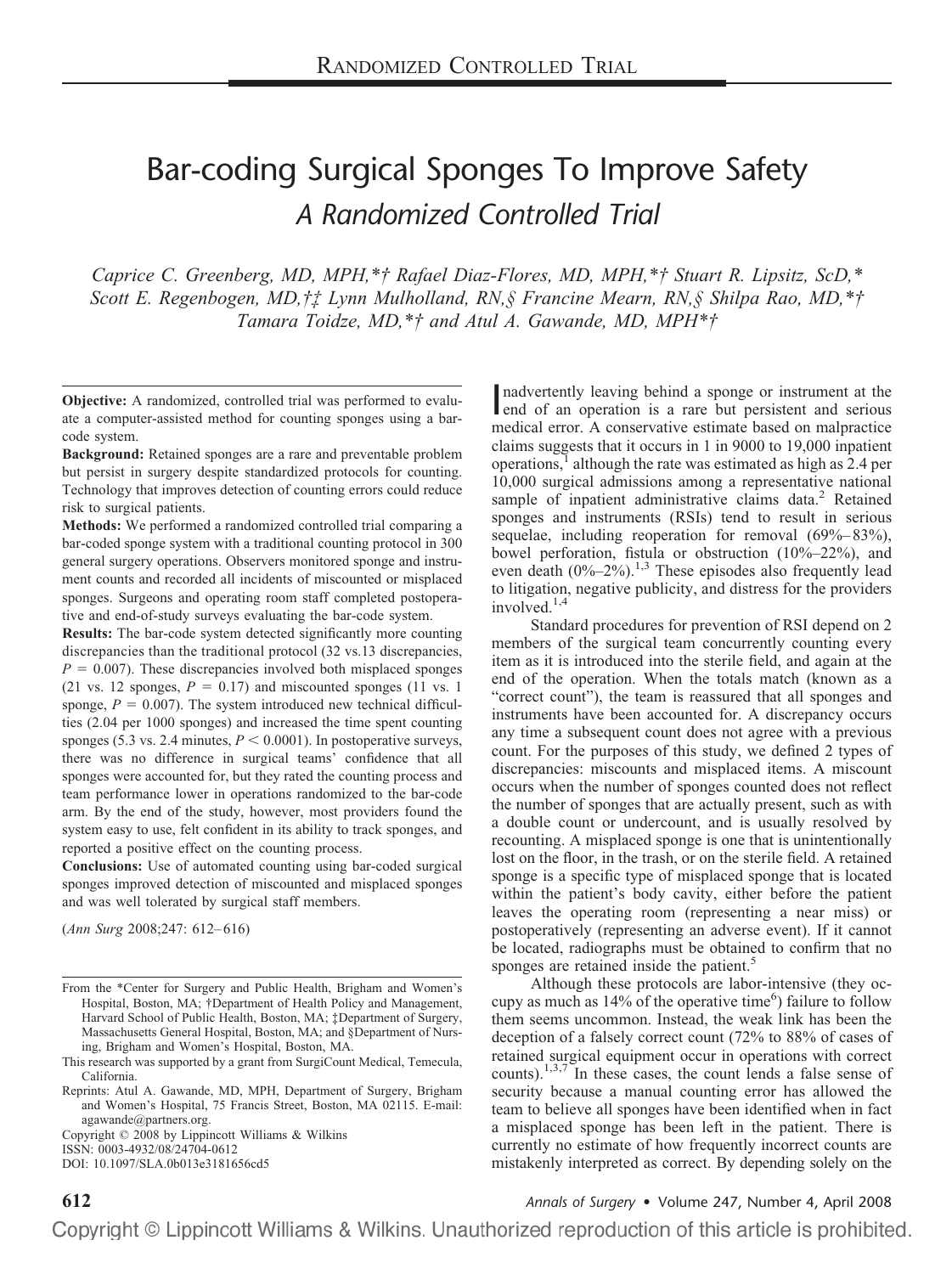diligence of operating room personnel, standard protocols thus remain susceptible to human error, especially in emergencies and in operations with an unexpected change in procedure.<sup>1,6</sup>

When a discrepancy does occur, the risk of a RSI is increased because there is no longer an accurate record of the number of sponges in the field. A recent report suggests that a RSI is more than 100 times more likely to occur in a case with a discrepant count.<sup>8</sup> One approach to preventing RSIs is to improve the accuracy of counting to more consistently detect counting discrepancies when they occur. Because the majority of retained objects are surgical sponges, and current protocols have failed to eliminate the problem, sponges have been a primary target for innovation.<sup>1,3</sup> Recently, technological adjuncts to manual sponge counting have emerged as potential solutions.9 Small pilot studies have demonstrated the feasibility of imbedding radiofrequency (RF) identification tags in sponges.<sup>10-12</sup> One radiofrequency detection system is already on the market and is being implemented in a number of centers (J. Port, RF Surgical, personal communication). Passive approaches to tracking such as RF detection or radiographic screening are appealing because they alleviate the need for counting altogether. However, these are as yet untested technologies with their own failure rates, and it is not certain that they will function more reliably than our current manual counting approach. Another approach is the placement of bar codes on surgical sponges to allow computerassisted sponge counting as a supplement to manual counts. Bar-code technology is promising because it has already proven effective in improving the safety of medication administration, reducing the risk of potential adverse drug events by 97%.<sup>13</sup> A bar-coded sponge system has been introduced in the United States and, according to a hospital system that has put it in use in 50 operating rooms, the system has proved feasible and inexpensive, with total increased costs of 9 dollars per case (James Bennan, University of California at San Francisco, personal communication).

Although a bar-coded sponge system may be promising, it is not certain to reduce errors. We therefore sought to perform a randomized controlled trial of the system. A central difficulty for such trials is that the sample size required to detect a reduction in retained sponge incidence is unattainably large. Given the known association between discrepancies (miscounts and misplaced sponges) and RFBs, the frequency with which the system recognizes when sponges have been miscounted or misplaced can serve as an effective proxy.8 A system that significantly increases detection and reconciliation of these high-risk situations, and reduces the likelihood of a misplaced sponge going undetected, would be expected to reduce the risk of a retained sponge in surgical patients.

# **METHODS**

#### **Protocol**

#### **Study Population**

We conducted a randomized, controlled trial comparing a bar-coded sponge system (SurgiCount Medical, Temecula, CA) to the standard sponge-counting protocol at the Brigham and Women's Hospital in Boston, under the approval of the hospital's Human Research Institutional Review Board (clinicaltrials.gov #: NCT00282750). Patients undergoing an elective, weekday procedure in a general surgery operating room by a general surgeon, surgical oncologist, or colorectal surgeon were eligible for randomization. Letters introducing the study were mailed to the patients in advance of their procedure, and consent was obtained in the preoperative holding area. The surgical nurses and technologists involved in the operations were trained ahead of time in the use of the bar-coded sponge system. A total of 56 circulating nurses and surgical technologists (STs) and 36 surgeons participated in the study.

#### **Intervention and Timing**

The teams followed the standard Association of Perioperative Registered Nurses protocol<sup>6</sup> for counting instruments and sponges at the start of the case in both arms, including a simultaneous manual count by the ST and circulating registered nurse (RN) and a complete written record. The same sponges, each of which contained a unique Data Matrix symbology tag annealed to the gauze, were used in both arms. In the intervention arm, the sponges were also scanned using a handheld bar-code reader as they were added to the sterile field, and again as they were removed, while the control arm was limited to the manual count.

When sponges were removed from the sterile field, they were counted and placed in plastic bags with 10 sponges per bag, according to standard protocol. In the control arm, this count was performed manually by both the ST and RN. In the bar-code arm, it was done by the RN manually and using the computer-assisted bar-code system. Concurrent counts with the ST were not required in the intervention arm; however, they were allowed at the discretion of the team.

#### **Outcome Measures**

The primary end point was the number of incidents of miscounted or misplaced sponges detected in each arm. Secondary outcomes included the total time devoted to counting activities, the number of miscounts, and the number of misplaced or retained sponges, the number of operations with any discrepancy and each type of discrepancy, and the number of x-rays required to resolve discrepancies. Qualitative assessments of the counting protocol, team performance, and confidence that the count was correct were compared.

#### **Sample Size**

Using a Fisher exact test and assuming a discrepancy rate of 40% in the nonintervention arm, we have 80% power to detect a change of 50% in the discrepancy rate in the intervention arm with 150 patients per arm of the trial.<sup>6</sup> In the subset of patients who have a discrepancy in the counts, assuming that this  $n = 60$  in each arm, we have 80% power to detect a 10-minute difference in time to resolve the counts, assuming a conservative standard deviation of 20 minutes. We were not powered to detect a difference in the number of x-rays requested or of retained sponges.

*© 2008 Lippincott Williams & Wilkins* **613**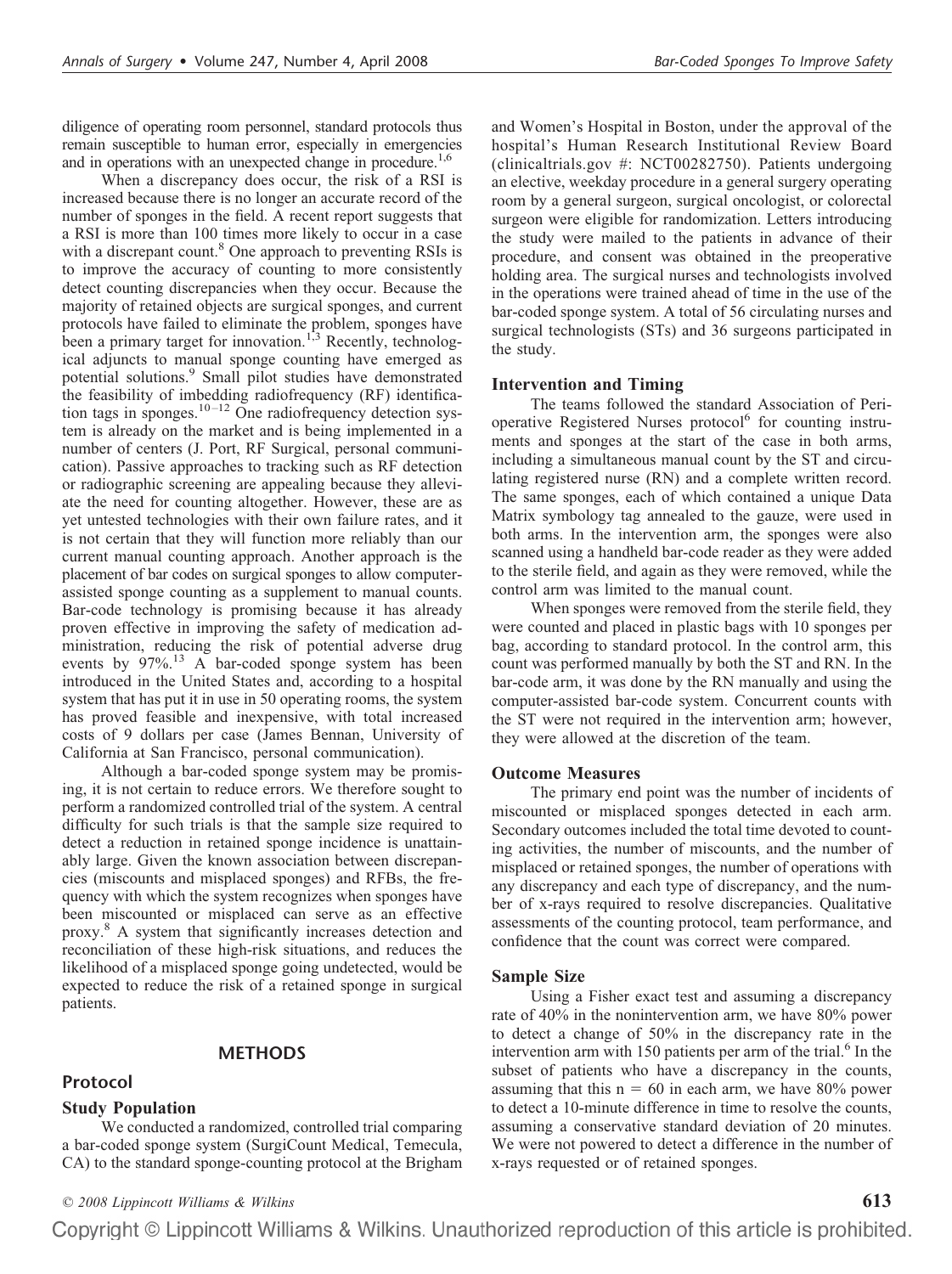#### **Statistical Analysis**

Statistical analysis was performed using SAS version 9.1 (SAS Corp., Cary, NC). Case characteristics and outcome variables are reported as means or counts. Transformations were used to approximate normal distributions for non-normal data. Hypothesis testing was performed with exact Poisson tests when the counting activity was the unit of analysis, Fisher exact test tests when the case was the unit of analysis, Wilcoxon rank sum tests for time analyses, and Poisson regression for secondary outcomes related to frequencies. Survey analyses used generalized estimating equations for trend to account for clustering among multiple providers within each case.

# **Assignment**

Randomization to either the bar-coded sponge or control arm was performed at the patient level using a 4 block randomized permutation on the day of surgery before any counting activities began.

# **Data Acquisition**

## **Observations**

Three physician-observers were trained in observational techniques and use of the standardized data intake forms. Data collection commenced with set-up for the operation and continued until all counting activities were concluded and the patient left the operating room. Data collected for each counting activity included start and end time, team members involved, phase of the counting protocol ("countin" or "count-out"), and number and type of item being counted. Whenever the team detected a discrepancy between starting and subsequent counts (indicating a misplaced or miscounted sponge), this was recorded, as was the amount of time required to identify and reconcile the discrepancy, a freehand minute-to-minute record of all activities involved in the reconciliation, and whether an x-ray was required to resolve the discrepancy. The observers also recorded whether any counting difficulty resulted from the technology itself, events that were excluded from the tally of miscounts, and misplaced sponges.

#### **Survey of Frontline Providers**

At the end of each case, an immediate postoperative survey was administered to the attending surgeon and nursing team members asking them to evaluate the counting process, team function, and their level of confidence that no sponge was left behind. A final survey assessed providers' evaluations of the system at the completion of the study. The questions included in each survey are provided in Table 1.

## **Medical Record Review**

Observers collected demographic, clinical, and procedural data for each patient on the day of surgery. We reviewed patients' paper and electronic medical records 60 days after surgery to assess whether a retained sponge was found postoperatively.

#### **TABLE 1.** Staff Survey

Immediate postoperative survey

- 1. How well do you think the sponge counting process went? 1 (poorly) to 10 (perfectly)
- 2. How well do you think that you and the other caregivers in the OR functioned as a team during this case?
- 1 (poorly) to 10 (perfectly)
- 3. How confident are you that no sponges were left behind?  $\frac{9}{6}$

End of study assessment

- 1. How easy do you think the bar-coded sponge system was to use? 1 (very difficult) to 10 (very easy)
- 2. How confident do you feel in the ability of the bar-coded sponge system to accurately track sponges?
- 1 (not at all confident) to 10 (very confident)
- 3. How do you think the Safety Sponge System affects the counting protocol?
	- $-5$  (makes it worse) to  $+5$  (improves it)

An immediate postoperative survey was administered to the attending surgeon and nursing team members. A final survey assessed providers' evaluations of the system at the completion of the study.

#### **TABLE 2.** Case Characteristics

|                            | <b>Traditional</b> | <b>Bar-Code System</b> |  |  |
|----------------------------|--------------------|------------------------|--|--|
|                            | $(N = 148)$        | $(N = 150)$            |  |  |
| Age $(yr)$                 | 51.9               | 52.4                   |  |  |
| <b>BMI</b>                 | 31.8               | 32.7                   |  |  |
| Male                       | 65%                | 71%                    |  |  |
| Duration of operation      | 2.68h              | 2.90h                  |  |  |
| EBL                        | 289 mL             | 298 mL                 |  |  |
| Sponges used               | 29.0               | 29.0                   |  |  |
| Counting activities        | 16.9               | 16.8                   |  |  |
| Sponge counting activities | 11.6               | 11.9                   |  |  |

Results are presented as the mean value per operation, stratified by arm. *P* values were derived using the t test for normally distributed data. No *P* value was significant  $(P > 0.10$  for all variables).

Transformations were used to approximate normal distribution for EBL (log) and total sponges (square root).

BMI indicates body mass index; EBL, estimated blood loss.

# **RESULTS**

## **Observational Findings**

There were no differences between the patients assigned to the control and the bar-code arms of the study with regard to age, gender, body mass index, duration of their operation, amount of estimated blood loss, number of sponges used, total counting activities, and counting activities related to sponges (Table 2). There was also no difference in the number of discrepancies detected for instrument counts, which were not altered by the introduction of the bar-code system (11 vs. 10 discrepancies,  $P = 0.99$ ) (Table 3).

The detection of sponge count discrepancies, which involved miscounted or misplaced sponges and were not a direct result of the new technology, was significantly higher in the bar-code versus the control arm (32 vs.13 discrepancies,  $P = 0.007$ ) (Table 3). With the operation as the unit of

**614** *© 2008 Lippincott Williams & Wilkins*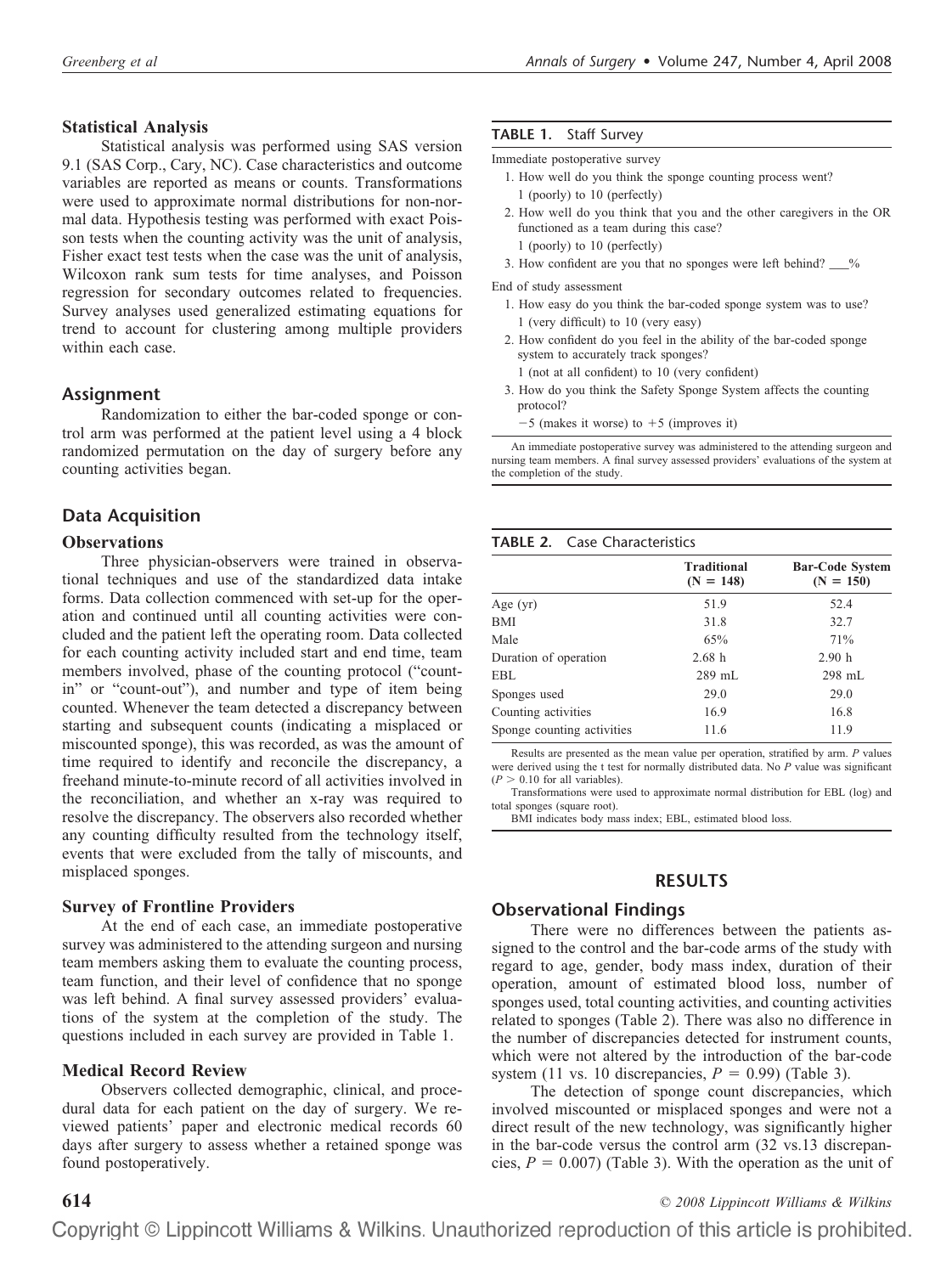|                                         | <b>Traditional</b><br>$(N = 148)$ | <b>Bar-coded System</b><br>$(N = 150)$ | P        |
|-----------------------------------------|-----------------------------------|----------------------------------------|----------|
| Analyses by event                       |                                   |                                        |          |
| Instrument discrepancy                  | 10                                | 11                                     | 0.99     |
| Sponge discrepancy                      | 13                                | 32                                     | 0.008    |
| Retained or misplaced sponges           | 12                                | 21                                     | 0.17     |
| Miscount of sponges                     |                                   | 11                                     | 0.007    |
| Mean time to resolve discrepancy        | 12.7 min $(\pm 3.3)$              | 13.0 min $(\pm 2.9)$                   | 0.61     |
| Difficulties due to technology          |                                   | 17                                     |          |
| Analyses by case                        |                                   |                                        |          |
| Cases with any sponge discrepancy       | 12                                | 24                                     | 0.049    |
| Cases with retained or misplaced sponge | 11                                | 17                                     | 0.32     |
| Cases with miscount of sponges          |                                   | 9                                      | 0.036    |
| X-ray required to resolve discrepancy   |                                   | 2                                      | 0.99     |
| Count abandoned                         |                                   | $\theta$                               | 0.29     |
| <b>BCS</b> abandoned                    |                                   | 5                                      |          |
| Total time spent on counts              | 8.6 min $(\pm 11.3)$              | 12.0 min $(\pm 12.6)$                  | < 0.0001 |
| Time spent on sponge counts             | 2.4 min $(\pm 7.7)$               | 5.3 min $(\pm 7.6)$                    | < 0.0001 |
|                                         |                                   |                                        | a www.ca |

|  |  | TABLE 3. Comparison of Traditional Counting Protocol and Bar-coded Sponge System |  |  |  |  |  |  |
|--|--|----------------------------------------------------------------------------------|--|--|--|--|--|--|
|--|--|----------------------------------------------------------------------------------|--|--|--|--|--|--|

*P* values were derived using exact Poisson test for analyses by event, Fisher exact test for analyses by case, and Wilcoxon rank sum test for time analyses.

analysis, the bar-code system detected a discrepancy in twice as many operations (24 vs. 12 operations,  $P = 0.049$ ) as well.

A total of 33 incidents of misplaced sponges were detected during the study. Of those misplaced, 30 sponges were found in the trash, under the drapes, on the floor, or elsewhere on the sterile field outside of the patient, and 3 sponges were found retained inside the patient. All incidents of retained sponges occurred in the bar-code arm and were found before the patient left the operating room. Overall, there were nearly twice as many misplaced sponges detected in the bar-code arm as in the control arm, although this difference did not reach statistical significance (21 vs. 12,  $P =$ 0.17). At chart review after 60 days, we found no cases of retained sponges identified postoperatively.

There were a total of 12 miscounts identified in the study: 11 in the bar-code arm and 1 in the control arm  $(P =$ 0.007). In analyzing the miscounts in the bar-code arm, we found at least 4 of the 11 involved "technological saves." For example, in one case, the ST attempted to recount 3 sponges that had already been counted. The bar-code system alerted her to the duplication and avoided a potential error in the count.

The bar-code system improved the ability of the surgical team to recognize discrepancies in the sponge count, but did not change the amount of time required to resolve discrepancies or the likelihood of requiring an x-ray to resolve a discrepancy (Table 3).

There were 17 incidents of technological difficulties because of the bar-code system (2.04 per 1000 sponges counted). These difficulties included "background scanning"—scanning sponges that were lying on the table behind the sponge that the provider was intending to scan—and attempting to scan a sponge out while the scanner was still set to "scan in." The time spent counting sponges was significantly higher for the bar-code arm  $(5.3 \text{ vs. } 2.5 \text{ minutes}, P \leq$ 0.0001). The bar-code system was abandoned at the discretion of the surgical team in 5 of 150 operations because of time constraints.

# **Results of Provider Surveys**

A total of 727 postoperative surveys (response rate 82%) were available for analysis. Frontline providers were less likely to give perfect ratings (10 on a scale of 1–10) for both the sponge count process (rating 10 on a scale of 1–10; 71% vs. 86%,  $P < 0.0001$ ) and team performance (77% vs. 84%,  $P = 0.03$ ) among operations involving the bar-code system; however, there was no difference between the 2 arms in the providers' confidence that all sponges were accounted for (98% vs. 97%,  $P = 0.65$ ).

Forty-one providers (20 nurses, 8 STs, and 13 surgeons) returned the end-of-study survey rating their overall experience with the system for a response rate of 44%. Most providers found the system easy to use (mean rating:  $7.3 \pm$ 2.3 on a scale of 1–10) and felt confident in the ability of the bar-code system to track sponges (mean rating:  $7.5 \pm 2.5$  on a scale of 1–10). In aggregate, providers also reported that the bar-code system had a positive effect on the counting protocol, although individual responses varied widely (mean rating:  $+1.6 \pm 3.0$  on a scale of  $-5$  to  $+5$ ). This variation in responses was also reflected in the individual written comments about the system. For example, some providers felt that the system was especially useful in large operations with high blood loss and many sponges, whereas others felt that the system was difficult to use in these types of operations.

# **DISCUSSION**

Retained sponges and instruments are a persistent and dreaded occurrence in surgery. We have traditionally relied solely on the diligence of surgical personnel to prevent leaving behind any of the myriad surgical instruments and sponges introduced to the operative field. Because of inevi-